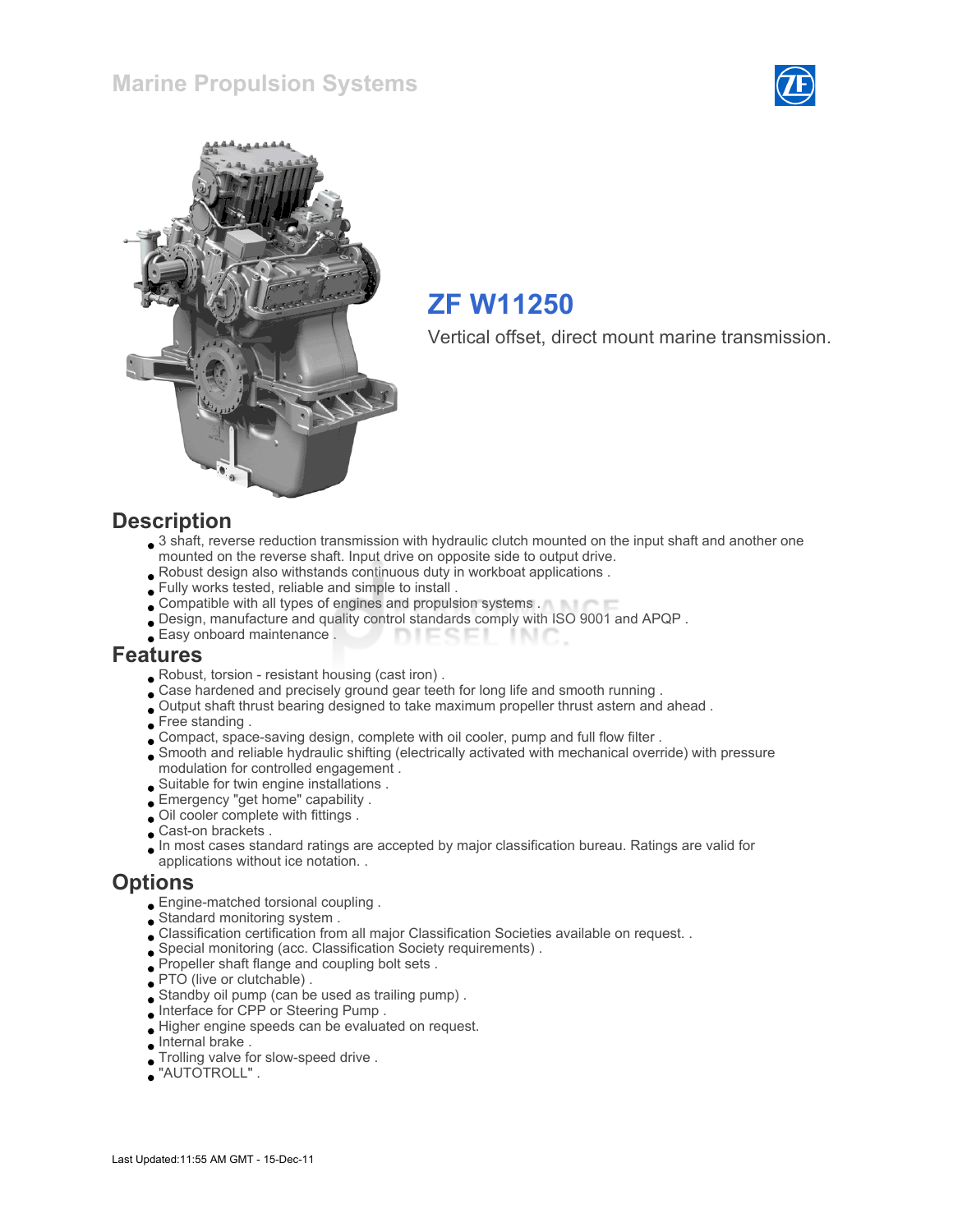# ZF W11250 Ratings

# Continuous Duty

|  | <b>RATIOS</b>                                                     | <b>MAX. TORQUE POWER/RPM</b> |                                                                                  |                                                        | <b>INPUT POWER CAPACITY</b> |           |          |           |          |           | MAX.                         |                |
|--|-------------------------------------------------------------------|------------------------------|----------------------------------------------------------------------------------|--------------------------------------------------------|-----------------------------|-----------|----------|-----------|----------|-----------|------------------------------|----------------|
|  | <b>FEBA</b>                                                       |                              | ftlb                                                                             | kW                                                     | hp                          | <b>kW</b> | hp       | <b>kW</b> | hp       | <b>kW</b> | hp                           | <b>RPM</b>     |
|  |                                                                   |                              |                                                                                  |                                                        |                             |           | 1000 rpm |           | 1200 rpm |           | 1600 rpm                     |                |
|  | $\blacksquare$ 5.444*, 6.250*                                     |                              | 15280   11270   1.6000   2.1456   1600   2146   1920   2575   2560   3433   1600 |                                                        |                             |           |          |           |          |           |                              |                |
|  | $\blacksquare$ 6.565*                                             | 14564                        |                                                                                  | 10742 1.5250 2.0451 1525 2045 1830 2454 2440 3272 1600 |                             |           |          |           |          |           |                              |                |
|  | $\Box$ 8.158*                                                     | 10505                        | 7748                                                                             | 11.1000 1.4751 1100 11475 11320 11770 11760 2360       |                             |           |          |           |          |           |                              | $ 1600\rangle$ |
|  | $\Box$ 8.700*<br>$\sim$ $\sim$ $\sim$ $\sim$ $\sim$ $\sim$ $\sim$ | 9073                         | 6692                                                                             | 0.9501 1.2740  950                                     |                             |           |          |           |          |           | 1274  1140  1529  1520  2038 | 1600           |

\* Special Order Ratio.

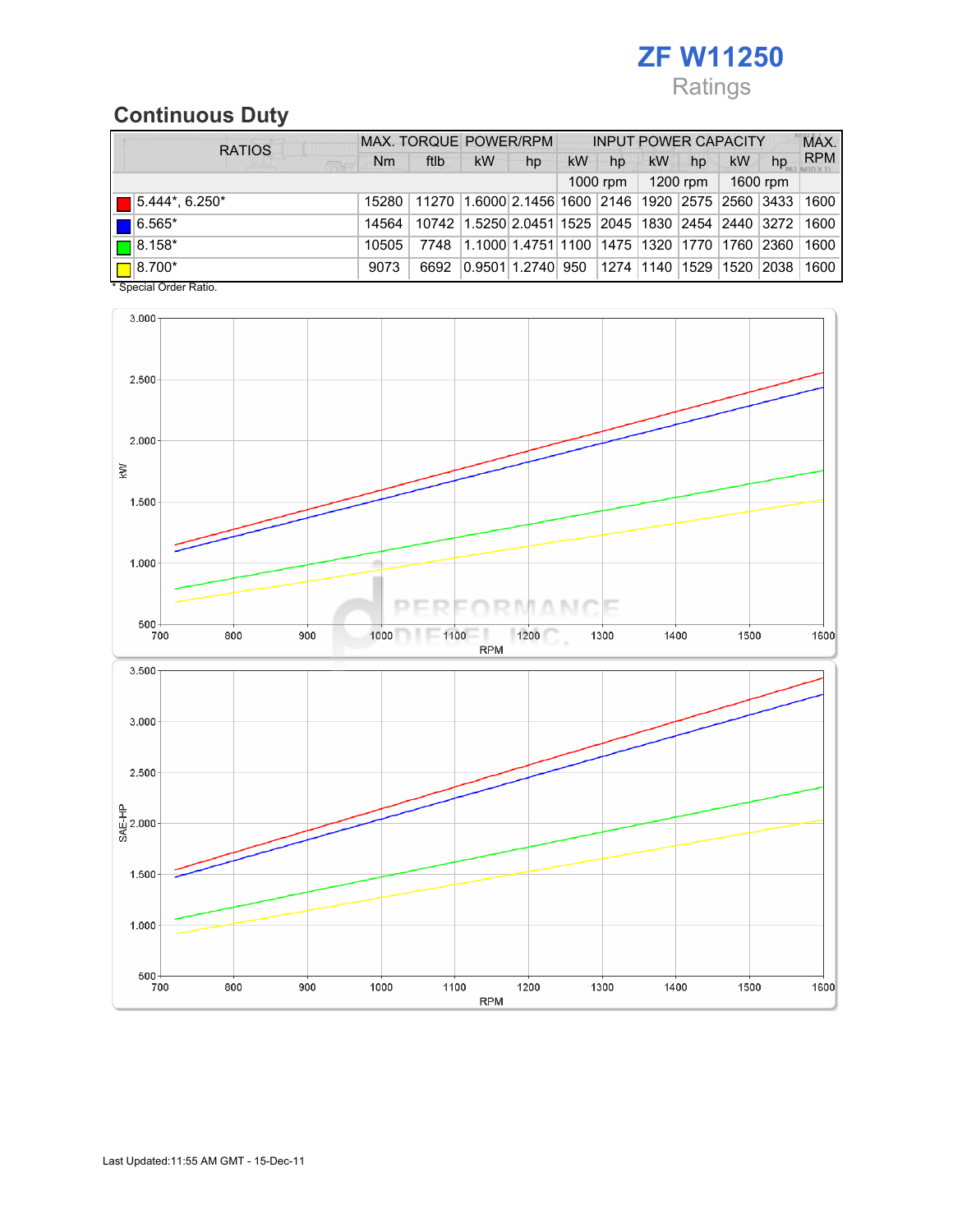# ZF W11250

**Dimensions** 





| mm (inches) |                |                |    |                                                 |  |                                            |                |  |  |  |
|-------------|----------------|----------------|----|-------------------------------------------------|--|--------------------------------------------|----------------|--|--|--|
|             | B <sub>1</sub> | B2             | H1 | H <sub>2</sub>                                  |  |                                            | L <sub>2</sub> |  |  |  |
| 660 (26.0)  | 825 (32.5)     |                |    | 825 (32.5) 688 (27.1) 1,075 (42.3) 1,562 (61.5) |  | $\vert 1,238$ (48.7) 379 (14.9) 714 (28.1) |                |  |  |  |
|             |                | Weight kg (lb) |    | Oil Capacity Litre (US qt)                      |  |                                            |                |  |  |  |
|             |                | 3,700(8,160)   |    |                                                 |  | 145 ( 154)                                 |                |  |  |  |

DIESEL INC.

# Output Coupling Dimensions

|       |  |  |  |  |             |                                         |  | <b>Bolt Holes</b> |              |      |  |
|-------|--|--|--|--|-------------|-----------------------------------------|--|-------------------|--------------|------|--|
|       |  |  |  |  |             |                                         |  | No.               | Diameter (E) |      |  |
| mm in |  |  |  |  | mm in mm in | mm                                      |  |                   | mm           |      |  |
|       |  |  |  |  |             | 540 21.3 470 18.5 395 15.6 50.0 1.97 16 |  |                   | 36.5         | 1 44 |  |